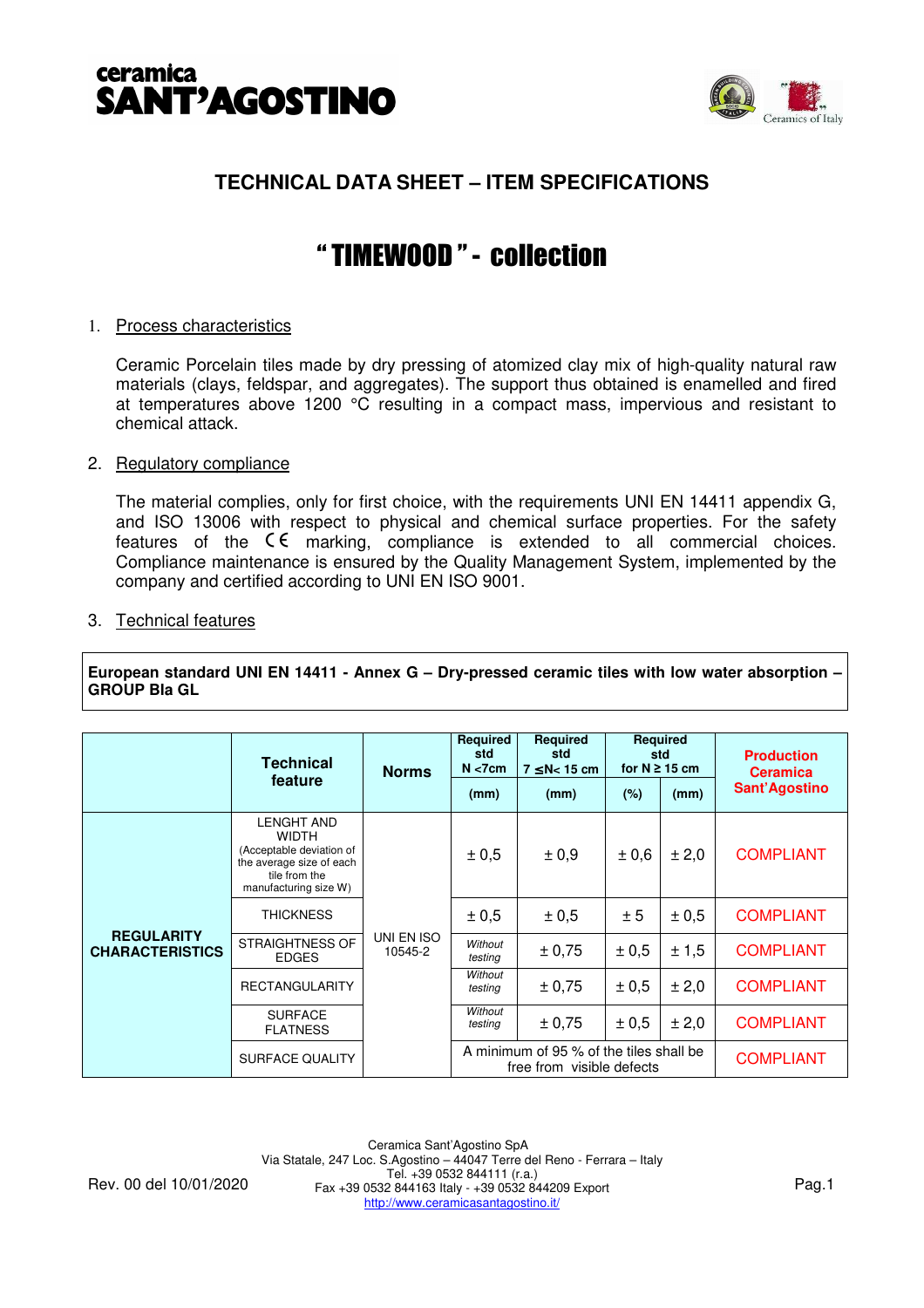# ceramica **SANT'AGOSTINO**



|                                                                                                                   | <b>Technical features</b>                                                               | <b>Norms</b>                  | <b>Required standards</b>                        | <b>Average production</b>                        |
|-------------------------------------------------------------------------------------------------------------------|-----------------------------------------------------------------------------------------|-------------------------------|--------------------------------------------------|--------------------------------------------------|
| <b>BULK MECHANICAL</b><br><b>CARACTERISTCHS</b><br>(MASSIVE, SURFACE<br><b>AND THERMO-</b><br><b>HYGROMETRIC)</b> | <b>WATER ABSORPTION</b>                                                                 | UNI EN ISO<br>10545-3         | $Eb \le 0.5 \%$                                  | $< 0.1 \%$                                       |
|                                                                                                                   | BREAKING STRENGHT (S) -<br>MODULUS OF RUPTURE (R)                                       | UNI EN ISO<br>10545-4         | $S \geq 1300$ N<br>$R \geq 35$ N/mm <sup>2</sup> | <b>S COMPLIANT</b><br>$R > 45$ N/mm <sup>2</sup> |
|                                                                                                                   | <b>CRAZING RESISTANCE</b>                                                               | UNI EN ISO<br>10545-11        | <b>REQUIRED</b>                                  | <b>RESISTANT</b>                                 |
|                                                                                                                   | <b>FROST RESISTANCE</b>                                                                 | UNI EN ISO<br>10545-12        | <b>REQUIRED</b>                                  | <b>RESISTANT</b>                                 |
| <b>CHEMICAL</b><br><b>CHARACTERISTICS</b>                                                                         | <b>RESISTANCE TO</b><br><b>HOUSEHOLD CHEMICALS</b><br>AND SWIMMING POOL<br><b>SALTS</b> | UNI EN ISO<br>10545-13        | Minimum Class GB                                 | <b>COMPLIANT</b>                                 |
|                                                                                                                   | <b>RESISTANCE TO STAINING</b>                                                           | UNI EN ISO<br>10545-14        | Minimum Class 3                                  | <b>COMPLIANT</b>                                 |
| <b>SAFETY</b><br><b>CHARACTERISTICS</b>                                                                           | STATIC COEFFICIENT OF<br><b>FRICTION</b>                                                | <b>ASTM C1028</b>             | $\geq 0,60$                                      | <b>COMPLIANT</b>                                 |
|                                                                                                                   | DYNAMIC COEFFICIENT OF<br><b>FRICTION</b>                                               | <b>ANSI A 137.1</b><br>(DCOF) | $\geq 0,42$                                      | <b>COMPLIANT</b>                                 |
|                                                                                                                   | <b>SLIP CLASSIFICATION</b>                                                              | <b>DIN 51130</b>              | Depending -on                                    | R 10                                             |
|                                                                                                                   |                                                                                         | <b>DIN 51097</b>              | workplace                                        | А                                                |

Suggestion on how to use our products:

- $\Rightarrow$  Classification of the floor tiles for wear resistance (as per General Catalogue):
	- Natural surface **5**

# "Contribute of Ceramica Sant'Agostino products to LEED certification points"

### **MATERIALS & RESOURCES (MR CREDITS)**

#### **Building Product Disclosure and Optimization – Environmental Product Declarations (EPD) (1/2 point)**

Porcelain Tiles of Ceramica Sant'Agostino are manufactured respecting the Life Cycle Assessment (LCA) and contribute to LEED points by EPD (Environmental Product declaration) Media Sector certified by IBU and ECO PLATFORM.

\_\_\_\_\_\_\_\_\_\_\_\_\_\_\_\_\_\_\_\_\_\_\_\_\_\_\_\_\_\_\_\_\_\_\_\_\_\_\_\_\_\_\_\_\_\_\_\_\_\_\_\_\_\_\_\_\_\_\_\_\_\_\_\_\_\_\_\_\_\_\_\_\_\_\_\_\_\_

### **Building Product Disclosure and Optimization - Sourcing for of Raw Materials (1 point)**

Porcelain Tiles of Ceramica Sant'Agostino are manufactured using pre-consumer recycled products. The percentage of these recycled materials is > 20% (Bureau Veritas certificate).

#### **Construction and Demolition Waste Management (2 points)**

Porcelain Tiles of Ceramica Sant'Agostino can contribute to management of building wastes because the recyclable material and especially the used packaging does not exceed 2.5% of the total weight of a supply average (1 pallet of about 870 kg). Packing waste can reach at least value below 2 kgs ( with option 2 it helps to reduce the waste material because less than 12.2 kgs/mqs of building area).

Ceramica Sant'Agostino SpA Via Statale, 247 Loc. S.Agostino – 44047 Terre del Reno - Ferrara – Italy Tel. +39 0532 844111 (r.a.) Rev. 00 del 10/01/2020 Fax +39 0532 844163 Italy - +39 0532 844209 Export Pag.2 http://www.ceramicasantagostino.it/